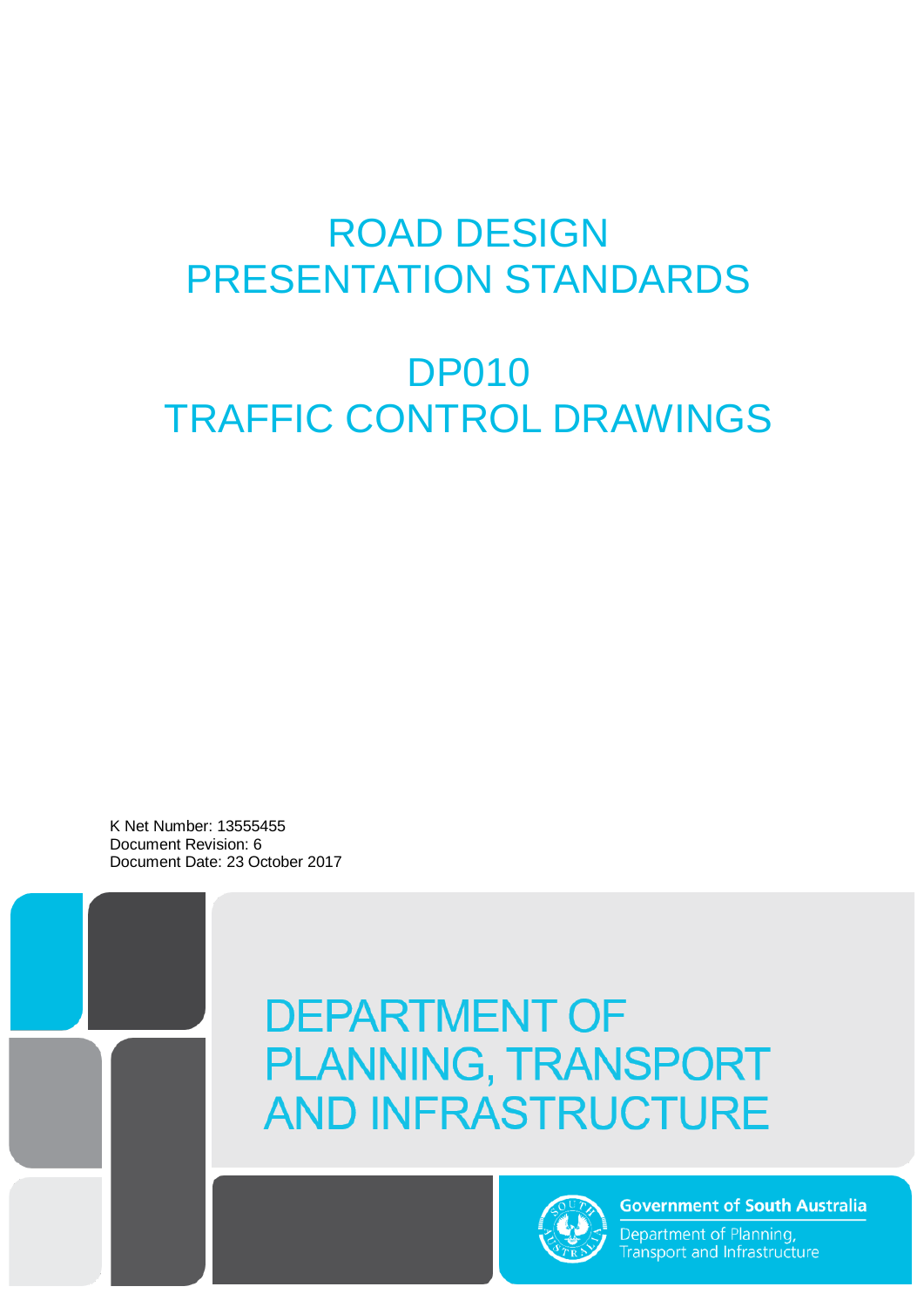### Document Amendment Record

| <b>Rev</b>     | <b>Change Description</b>                                                                                                      | Date                | <b>Author</b>                 | <b>Checked</b>  | <b>Authorised</b> |
|----------------|--------------------------------------------------------------------------------------------------------------------------------|---------------------|-------------------------------|-----------------|-------------------|
|                | Initial Issue                                                                                                                  | 29 July 2009        |                               |                 | Noel O'Callaghan  |
| 2              | General review of text and example drawings                                                                                    | 23 December<br>2011 | Natasha Stone<br>Alison Freer | Jeremy Champion | Noel O'Callaghan  |
| 3              | Existing dimension added to DWG 6700 SH 8                                                                                      | 15 February<br>2013 | Natasha Stone                 | Jeremy Champion | Noel O'Callaghan  |
| $\overline{4}$ | Requirements of coloured pavement added                                                                                        | 12 July 2013        | Natasha Stone                 | Jeremy Champion | Noel O'Callaghan  |
| 5              | Changes to text as highlighted (incl. note<br>regarding referencing signal drawings)<br>Minor changes to all example drawings. | 1 July 2015         | John Hastie                   | Jeremy Champion | Jeff Lane         |
| 6              | New example added, note 2 updated on all<br>drawings.                                                                          | 23 October<br>2017  | Natasha Stone                 | John Hastie     | Jeremy Champion   |

### Document Management

This document is the Property of the Department of Planning Transport and Infrastructure (DPTI) and contains information that is confidential to DPTI. It must not be copied or reproduced in any way without the written consent of DPTI. This is a controlled document and it will be updated and reissued as approved changes are made.

To be read in conjunction with CAD Manual & Presentation Guidelines DP001 (Master Specification PC-EDM7)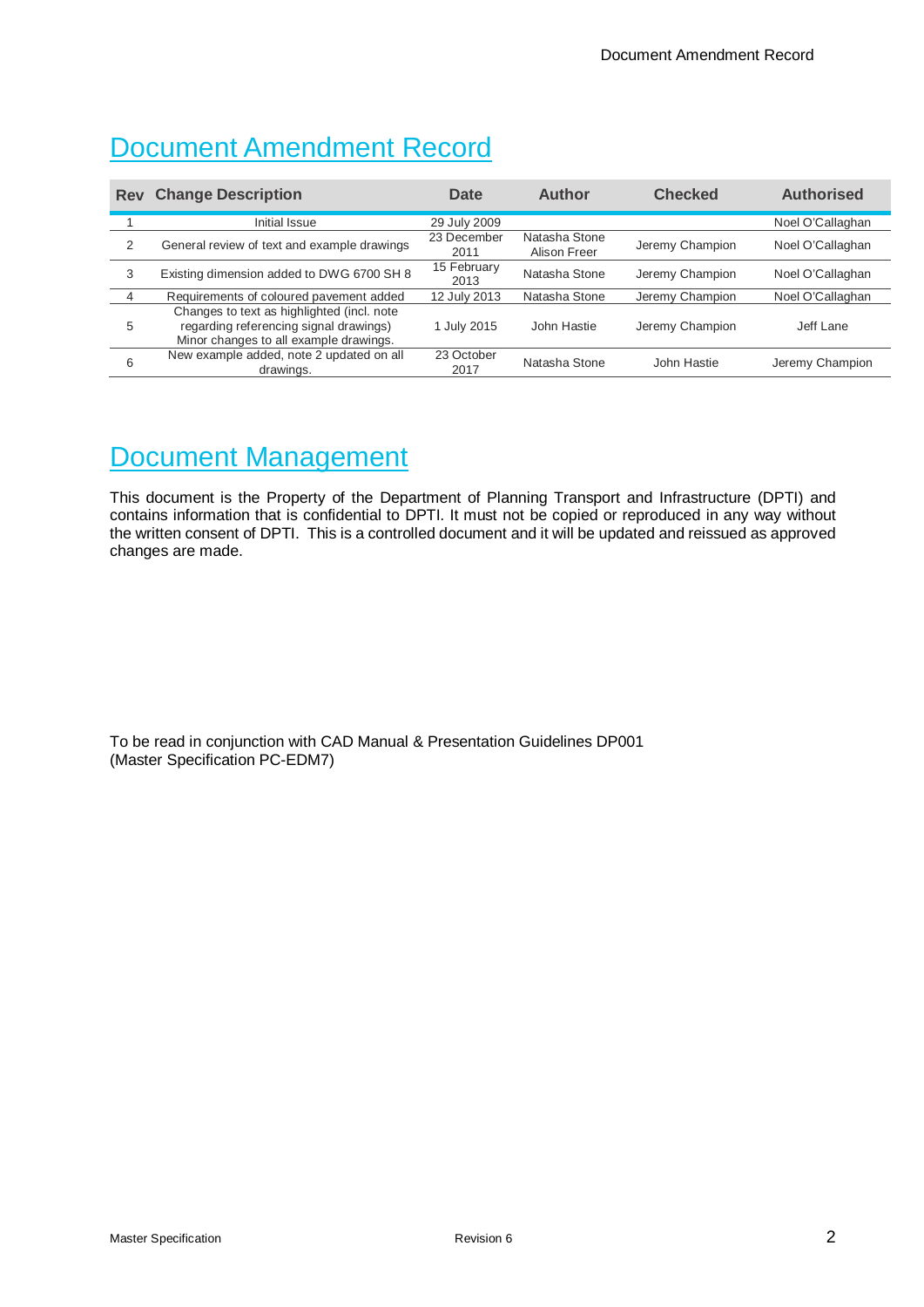## DP010 TRAFFIC CONTROL

### 1 Purpose

- 1.1 The 'Traffic Control' drawing is used to show the location and orientation of new traffic control devices and existing traffic control devices that are to remain.
- 1.2 The drawing also identifies and itemises the traffic control signs that are shown on the drawing in a schedule.
- 1.3 For examples of this standard see attached drawings.

### 2 Content

- 2.1 Layers to be shown as per the DPTI Layer Matrix (DP 001)
- 2.2 The following CAD entities are required:
	- a) All information in DP 001 General Requirements.
	- b) Symbols showing pavement bar layouts. (layer = "D-LNMK-Pavement Symbol")
	- c) Lines showing new line marking. (layer = D-LNMK-??, line styles provided)
	- d) Text identifying line marking to be enhanced. (layer = "D-ENHA-General Notes") (Paper Space text height  $= 2.5$ mm)
	- e) Symbols showing new pavement marking (i.e. chevrons, arrows, messages & symbols etc) (layer = "D-LNMK-Pavement Symbol", blocks provided)
	- f) Symbols showing traffic control signs (layer = "D-Furn-Sign", blocks provided)
	- g) Text identifying traffic control signs by their code. (layer = "D-Furn-Sign Label") (Paper Space text height  $= 2.5$ mm)
	- h) Hatching showing coloured pavement. (layer = "D-LNMK-Coloured Pavement"). All coloured pavement areas shall be indentified using a 'solid' hatch pattern. Green coloured pavement hatching used for bike lanes shall be AutoCAD colour 71, red coloured pavement used for bus only lanes shall be AutoCAD colour 11.
	- i) Dimensions showing "NO STOPPING ANY TIME" zones. (layer = "D-ENHA-General Notes") (Paper Space text height = 2.5mm)
	- j) Appropriate completed sign schedule (layer = "D-ENHA-Schedules", block provided)
	- k) Text showing chainages at sheet extremities. (layer = "D-ENHA-General Notes") (Paper Space text height  $= 3.5$ mm
	- l) Sufficient longitudinal dimensions to define the location of the match in points, changes in width and changes of direction as specified above (layer = "D-ENHA-Dimensions")
	- m) Text indicating "match to existing" is not generally required but may be included in situations where it would not otherwise be obvious that this needs to happen
- 2.3 At signalised intersections and pedestrian crossings the traffic control details shall be recorded on the Traffic Signal Drawing. Where feasible the sheets shall be arranged such that there is no need to have a separate Traffic Control Drawing in the area covered by the Traffic Signal Drawing, however this will not always be feasible (eg where the scales are different or where the area is covered by existing drawings). In these cases, the Traffic Control Drawing shall include a dashed rectangle representing the area covered by the Traffic Signal Drawing and the words "FOR TRAFFIC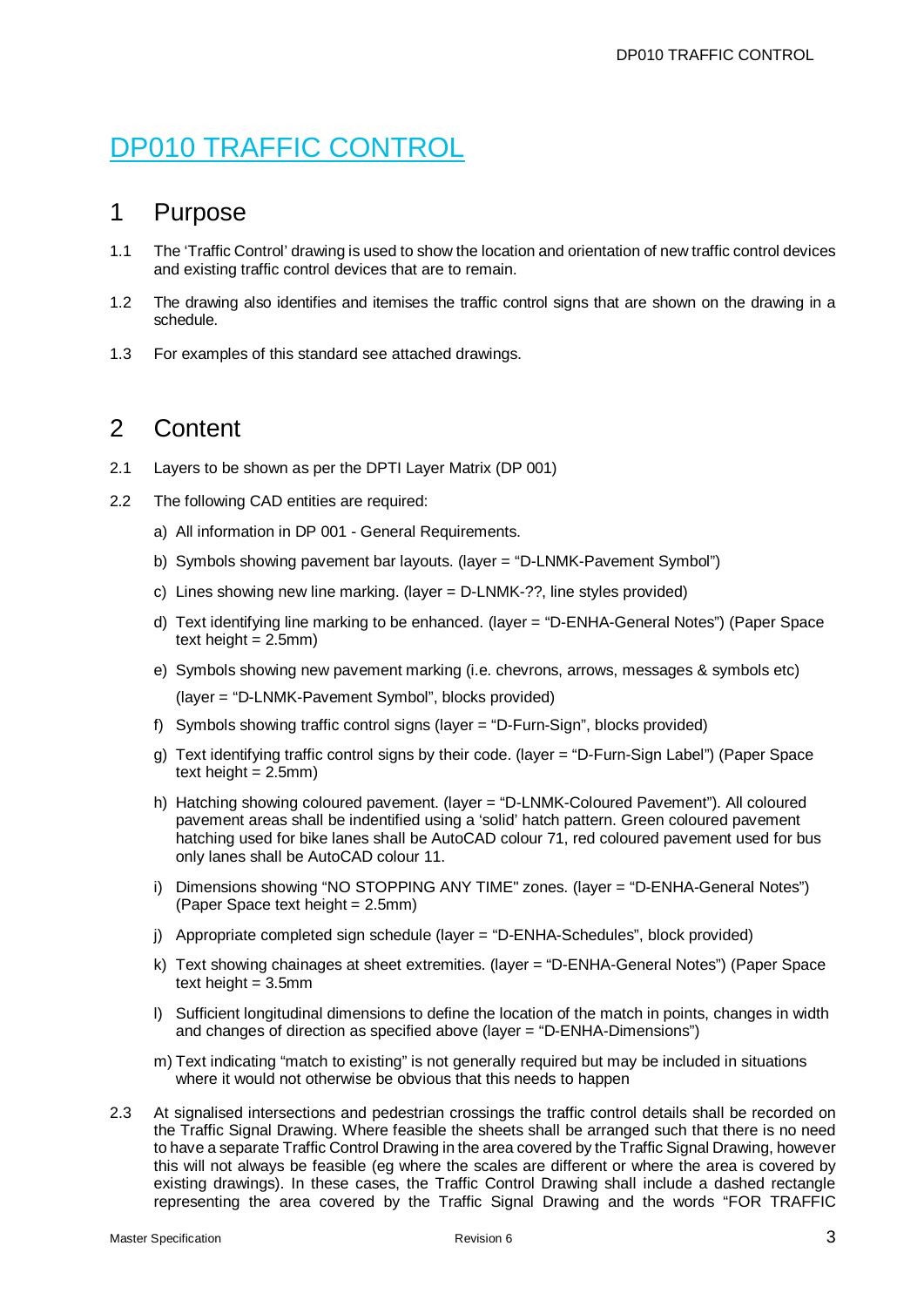CONTROL DETAILS IN THIS AREA SEE DRG XXXX SHEET YYY TSZZZ" (XXXX & YYY being the drawing and sheet number of the traffic signal drawing, and TSZZZ being the TRAFFIC SIGNAL number ) (layer = "D-ENHA-General Notes") (Paper Space text height = 3.5mm)

2.4 Survey on the Traffic Control Drawing shall be trimmed. (ie. survey detail should only be shown outside the extents of the design)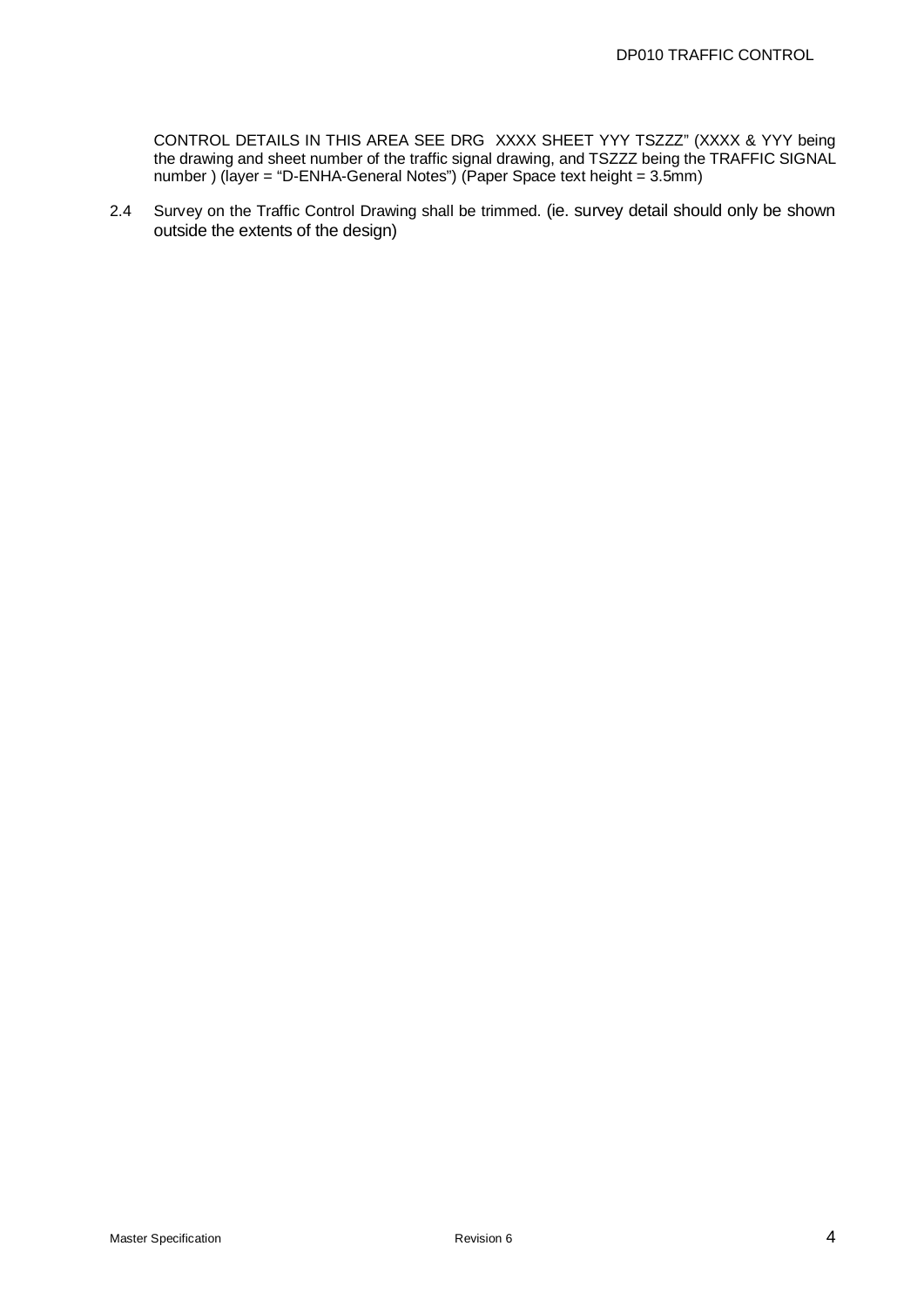$\frac{FOR \text{ CONTINUATION} \text{SEE of } \mathcal{P}}{2s \left( \frac{1}{2s + \frac{1}{2s + \frac{1}{2s + \frac{1}{2s + \frac{1}{2s + \frac{1}{2s + \frac{1}{2s + \frac{1}{2s + \frac{1}{2s + \frac{1}{2s + \frac{1}{2s + \frac{1}{2s + \frac{1}{2s + \frac{1}{2s + \frac{1}{2s + \frac{1}{2s + \frac{1}{2s + \frac{1}{2s + \frac{1}{2s + \frac{1}{2s + \frac{1}{2s + \frac{1}{2s + \frac{1}{2s + \frac{1}{$ 

- 
- 
- 
- 
- 

ADELAIDE

 $\frac{1}{25}$ 

**MCA HO TANA** 

 $\sum_{s,s}$  $3.5 / 5.$  $\frac{1}{2}$  $3.5 / 3.7$  $3.5 - 3.5$  $\frac{1}{3.5}$  $3.5 - 3.5$ 2.5 T

ENHANCED

7.0 M

ENHANCED

NEW BOUNDARY

2.0

TES 18101

MCA 10565

4.5

ENHANCED

3.5

1.0

2.0

3.5 |  $3.5^{6}$   $2.5^{6}$  $3.5 \t2.7$ 4.5 M

ENHANCED



| טווח ווייטוט |                  |                               |  |
|--------------|------------------|-------------------------------|--|
|              | CODE             | <b>DESCRIPTION</b>            |  |
|              | <b>TES 18101</b> | <b>INTERSECTION DIRECTION</b> |  |
|              | R2-2B(L)         | ONE WAY (LEFT)                |  |





ENHANCED

| <b>NOTES:</b><br>1. TRAFFIC CONTROL DETAILS AND RETROREFLECTIVE RAISED PAVEMENT MARKERS INSTALLED IN<br>ACCORDANCE WITH AUSTRALIAN STANDARD 'AS 1742 MANUAL OF UNIFORM TRAFFIC CONTROL<br>DEVICES' AS MODIFIED BY THE DPTI 'CODE OF TECHNICAL REQUIREMENTS FOR THE LEGAL USE<br>OF TRAFFIC CONTROL DEVICES', AND THE DPTI 'PAVEMENT MARKING MANUAL'. |                                                 | ENHANCED                          | <b>TES 18101</b><br>ENHANCED<br>$\ddot{x}$<br>ENHANCED<br>$\mathsf{P}$                       |
|------------------------------------------------------------------------------------------------------------------------------------------------------------------------------------------------------------------------------------------------------------------------------------------------------------------------------------------------------|-------------------------------------------------|-----------------------------------|----------------------------------------------------------------------------------------------|
| 2. FOR SIGN INSTALLATION DETAILS REFER TO 'DPTI MASTER SPECIFICATION, PART R49 -<br><b>INSTALLATION OF SIGNS'.</b>                                                                                                                                                                                                                                   |                                                 |                                   |                                                                                              |
| 3. ALL LANE DIMENSIONS QUOTED ARE TO THE CENTRE OF LINE MARKING OR TO THE FACE OF<br><b>KERB.</b>                                                                                                                                                                                                                                                    |                                                 |                                   | ENHANCED<br>∽                                                                                |
| 4. FOR LINEMARKING SET OUT INFORMATION REFER GEOMETRIC DETAILS REPORT 20070652.                                                                                                                                                                                                                                                                      |                                                 |                                   | <b>TES 18101</b>                                                                             |
| 5. DESIGN VEHICLE TURNING PATHS USED WERE:<br>AUSTROADS 2006, 26m B DOUBLE.<br>-ALL MANOEUVRES AT STURT HIGHWAY & NORTHERN ON/OFF RAMP.<br>-ALL MANOEUVRES AT STURT HIGHWAY & RN 43611.                                                                                                                                                              |                                                 |                                   | $\tilde{c}$<br><b>MCAT CH 770</b>                                                            |
| <b>LEGEND</b>                                                                                                                                                                                                                                                                                                                                        |                                                 |                                   |                                                                                              |
| <b>SYMBOL</b><br><b>DESCRIPTION</b><br>SAFETY FENCE W BEAM<br>WIRE ROPE SAFETY FENCE<br><b>BITUMEN EDGE</b><br>LANE LINE 3m x 9m GAP                                                                                                                                                                                                                 |                                                 | RN 43611 CRENOCK RAMP TO ADELAIDE |                                                                                              |
| <b>CONTINUITY LINE</b><br>BARRIER LINE DOUBLE UNBROKEN<br>BARRIER LINE ONE DIRECTION                                                                                                                                                                                                                                                                 |                                                 |                                   |                                                                                              |
| UNBROKEN PAINTED LINE<br>ENHANCED<br>ENHANCED UNBROKEN PAINTED LINE 200mm WIDE                                                                                                                                                                                                                                                                       |                                                 |                                   | <b>SEE ORL</b>                                                                               |
| PROPERTY BOUNDARY NEW<br>SIGN - SINGLE POST                                                                                                                                                                                                                                                                                                          |                                                 |                                   |                                                                                              |
| SIGN - DOUBLE POST<br>LIGHTING POLE NEW                                                                                                                                                                                                                                                                                                              |                                                 |                                   | TIMUATION                                                                                    |
| DEPT. POLE - EXISTING                                                                                                                                                                                                                                                                                                                                | <b>SIGN DETAILS</b>                             |                                   | FOR COT                                                                                      |
| STOBIE POLE - EXISTING<br>No.                                                                                                                                                                                                                                                                                                                        | CODE<br><b>DESCRIPTION</b>                      |                                   |                                                                                              |
| 2 TES 18101<br><b>EXISTING TREE</b><br>$1$ R2-2B(L)                                                                                                                                                                                                                                                                                                  | <b>INTERSECTION DIRECTION</b><br>ONE WAY (LEFT) |                                   |                                                                                              |
| EDGE OF EXISTING VEGETATION<br>$\sim$ $\sim$ $\sim$                                                                                                                                                                                                                                                                                                  |                                                 |                                   |                                                                                              |
|                                                                                                                                                                                                                                                                                                                                                      |                                                 |                                   | THIS SHEET PART SUPERSEDES DRG 60533 SHT 21<br>THIS SHEET SUPERSEDES DRG 5274 SHTS 117 & 252 |
| REFERENCE MAP:<br>$\bigcirc$                                                                                                                                                                                                                                                                                                                         |                                                 | <b>PARA</b>                       | PROJECT No.:<br>FILE No.:<br>14669<br>07/04422<br>DECIGN No.<br>CHIDVEY No.                  |

## THIS SHEET PART SUPERSEDES DRG 60533 SHT 21

NURIOOTPA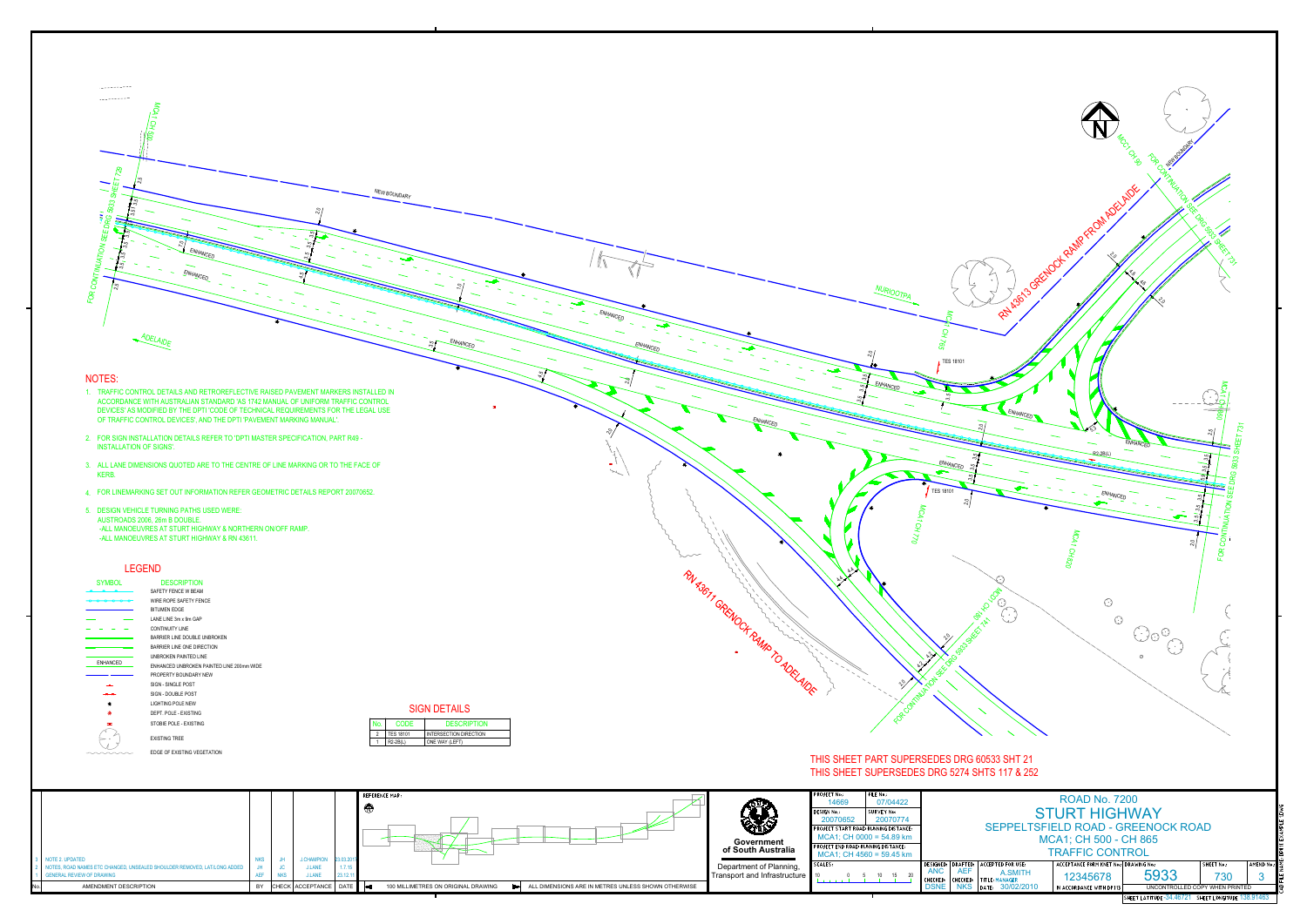- 
- 
- 
- 



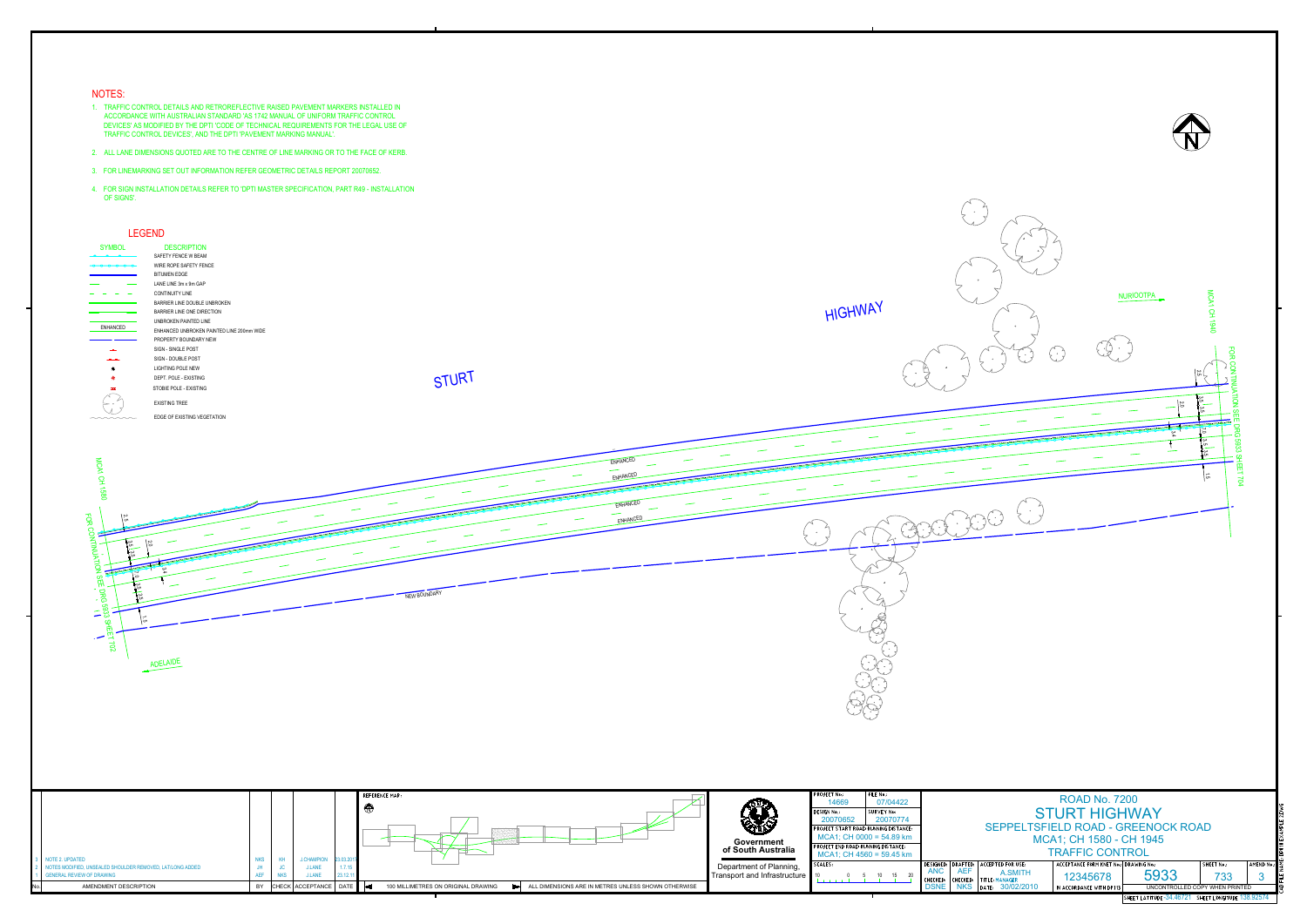

REDBANKS ROAD



- 
- 
- 
- 
- 

| <b>ROAD No. 4381 / NCRN</b><br><b>REDBANKS ROAD</b><br><b>JUNCTION KENTISH ROAD; GAWLER</b><br>MC00: CH 000 - CH 280<br><b>TRAFFIC CONTROL</b> |                                                                                                            |                                         |          |                                                     |  | DP010 EXAMPLE 3.DWG |  |
|------------------------------------------------------------------------------------------------------------------------------------------------|------------------------------------------------------------------------------------------------------------|-----------------------------------------|----------|-----------------------------------------------------|--|---------------------|--|
| SIGNED:                                                                                                                                        | ACCEPTANCE FORM KNET No.: DRAWING No.:<br>SHFFT No.:<br>AMFND No.:<br>DRAFTED:<br>ACCEPTED FOR USE:        |                                         |          |                                                     |  |                     |  |
| <b>NKS</b><br><b>IECKED:</b>                                                                                                                   | <b>NKS</b><br>CHECKED:                                                                                     | <b>A.SMITH</b><br><b>TITLE: MANAGER</b> | 12345678 | 6700                                                |  | NAME:               |  |
| ABC.                                                                                                                                           | CAD FILE<br><b>BAC</b><br>30/2/2011<br>DATE:<br>IN ACCORDANCE WITH DP013<br>UNCONTROLLED COPY WHEN PRINTED |                                         |          |                                                     |  |                     |  |
|                                                                                                                                                |                                                                                                            |                                         |          | SHEET LATITUDE - 34.57254 SHEET LONGITUDE 138.73481 |  |                     |  |